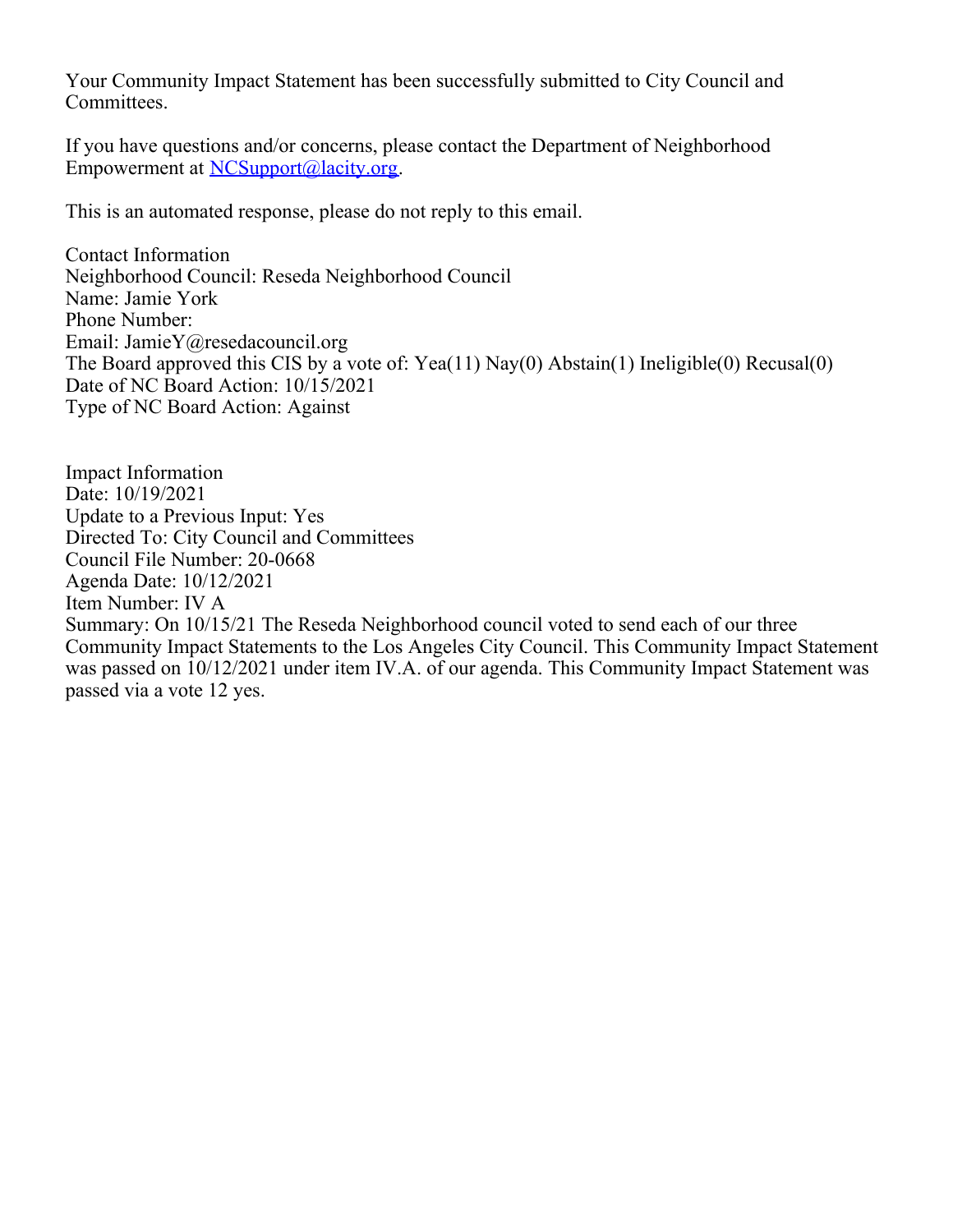

## **Reseda Neighborhood Council**

**DJ FRANK PRESIDENT Vacant** VICE-PRESIDENT **JAMIE YORK SECRETARY ANGELA SABORIO TREASURER MICHELLE GALLAGHER** PARLIAMENTARIAN **VICTOR SABORIO** SERGEANT-AT ARMS

**THOMAS BOOTH SHARON BREWER KARLA ESCOBAR REEMA HAQUE JENNIFER HUNT GUDERNATCH MAYA HWANG GUILLERMO MORALES-VITOLA ANAT INDIG-PEDDICORD JOE PHILLIPS MARIA SKELTON MAYA WHITECLOUD**

The Reseda Neighborhood Council has evaluated the maps currently being considered by the redistricting commission. Maps K2.5 and L, as well as the stakeholder proposed map 57666 present a major concern to the Reseda Neighborhood Council.

Reseda should not be split between council districts, and if it is, the split should not occur along High Injury Network corridors. Reseda's population is currently split between two districts (CD3 & CD12 – 79.9% & 20.1% respectively per the Feb. 22 2012 CCRC final map) and this has already proven to be an unworkable model. For this reason, Map L is a complete disaster and absolutely unacceptable as it not only splits Reseda into three districts, it does so along High Injury Network corridors.

Map K2.5 does keep Reseda whole and within one council district. Nonetheless, Map K2.5 is a racist, disenfranchising map that strips community assets out of the proposed newly numbered district 2 or newly numbered district 4. It would create a high poverty, rent burdened district that lacks green spaces, community education assets, and segregates historical communities of national cultural interests, racially and economically. Additionally, it would rob said community of assets and give them to more affluent and advantaged neighboring districts. This does not meet the equity standards set forth by the Los Angeles City Council Redistricting Commission. The Los Angeles City Council Redistricting Commission states that its core values are; equity, integrity, transparency, respect, compassion, dignity, data driven, solution oriented, and interdependence. However this proposed map demonstrates none of those values, in particular it is lacking in equity and integrity.

Both K2.5 & 57666 maps would move Reseda from an odd numbered to an even numbered Council District. It is an important thing to consider that in these situations any stakeholder moved from an odd to an even numbered district will end up not having a vote in who represents them for seven years, almost two council member terms, essentially disenfranchising them. It is curious then that the very population that is being overtly